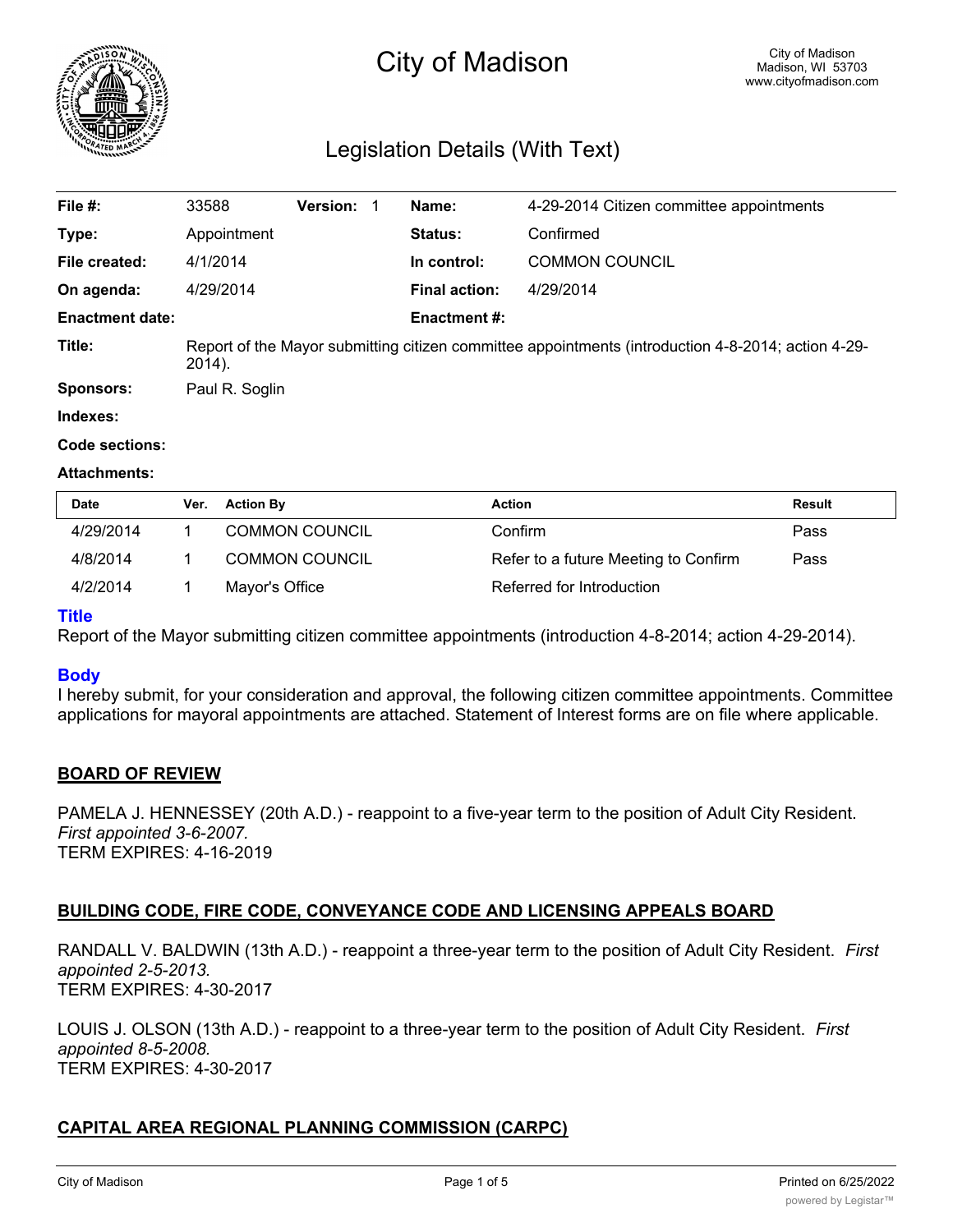#### **File #:** 33588, **Version:** 1

WARREN ONKEN (3rd A.D.) - reappoint to a three-year term to the position of Mayor's Appointee. *First appointed 6-21-2011.* TERM EXPIRES: 4-1-2017

Currently serving on: Golf Subcommittee

KEN GOLDEN (13th A.D.) - reappoint to a three-year term to the position of Mayor's Appointee. *First appointed 6-21-2011.* TERM EXPIRES: 4-1-2017

Currently serving on: Transit and Parking Commission Contracted Service Oversight Committee Long Range Transportation Planning Committee (TPC Representative) Madison Area Transportation Planning Board (MPO) (TPC Representative) Sustainable Madison Transportation Master Plan Oversight Committee

# **COMMISSION ON PEOPLE WITH DISABILITIES**

NOLA J. CONTRUCCI (7th A.D.) - reappoint to a three-year term to the position of Adult City Resident. *First appointed 9-7-2010.* TERM EXPIRES: 4-30-2017

PAMELA ERLANGER (5th A.D.) - reappoint to a three-year term to the position of Adult City Resident. *First appointed 3-4-2008.* TERM EXPIRES: 4-30-2017

Currently serving on: Jeffrey Clay Erlanger Civility in Public Discourse Award Committee

# **COMMUNITY DEVELOPMENT AUTHORITY**

LAUREN K. LOFTON (6th A.D.) - reappoint to a four-year term to the position of Adult City Resident. *First appointed 7-17-2012.* TERM EXPIRES: 4-17-2018

#### **COMMUNITY SERVICES COMMITTEE**

LASHANA MILLER (15th A.D.) - appoint to the remainder of a three-year term to the position of Community (Minority) Representative. Ms. Miller is a business services consultant with the Department of Vocational Rehabilitation. She has been involved with numerous organizations including the Boys and Girls Club, African American Parent Council and the Greater Area Madison Chapter of the Society for Human Resource Management. Ms. Miller succeeds Mary C. Vasquez. TERM EXPIRES: 10-1-2016

#### **DOWTOWN COORDINATING COMMITTEE**

AUSTIN MCCLENDON (19th A.D.) - appoint to the remainder of a three-year term to the position of First Alternate. Mr. McClendon is a former restaurant owner and late-night food vendor. He previously served on the Vending Oversight Committee. TERM EXPIRES: 10-19-2015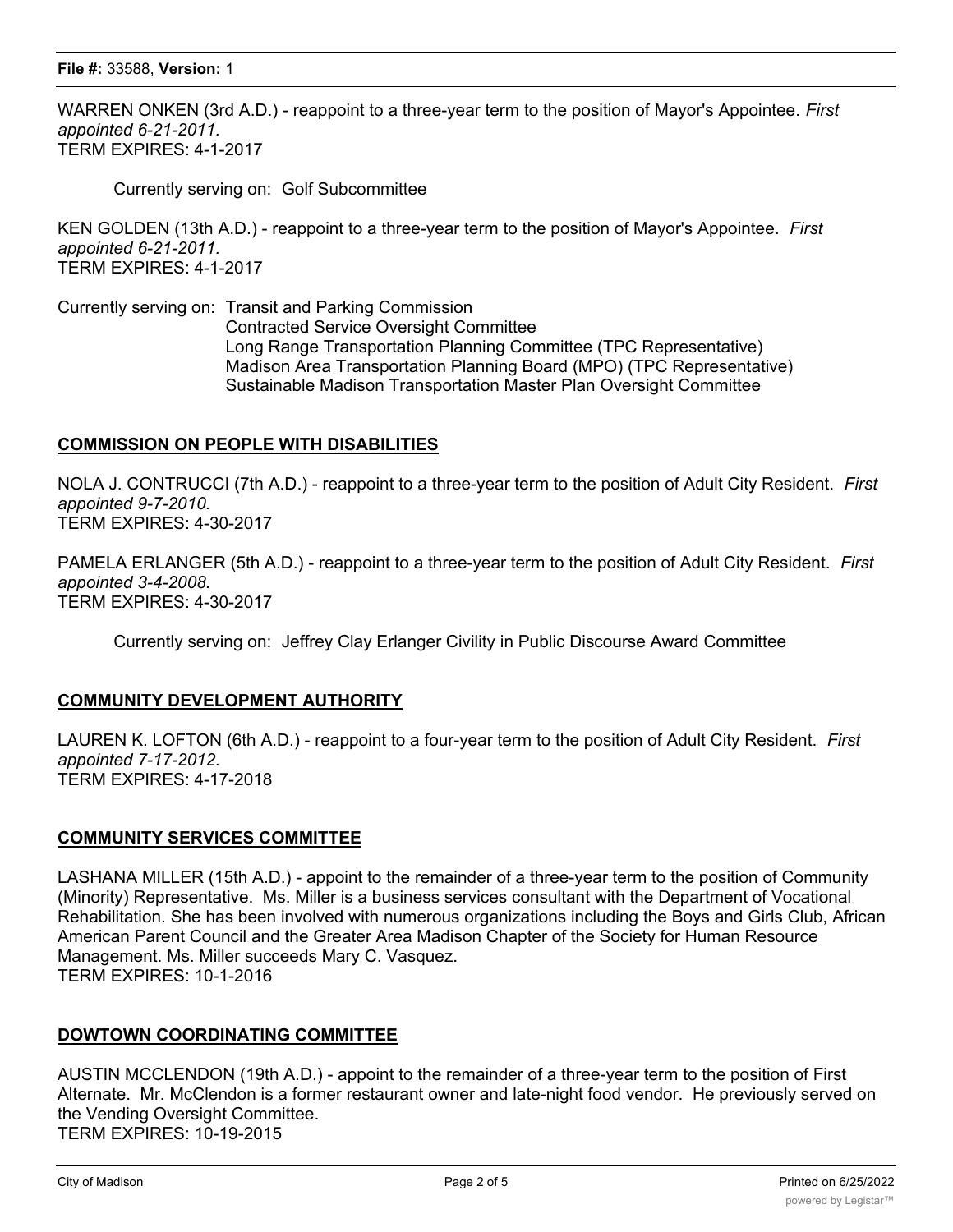ADAM PLOTKIN (2nd A.D.) - appoint to the remainder of three-year term to the position of Second Alternate. Mr. Plotkin is the Legislative Liaison for the Office of the Public Defender. He is the past president of Capitol Neighborhood, Inc. and is a member of the Dane County Emergency Medical Services Commission. TERM EXPIRES: 10-19-2016

# **ECONOMIC DEVELOPMENT COMMITTEE**

 MEGAN BLAKE-HORST (6th A.D.) - appoint to a three-year term to the position of Small Business Owner. Ms. Blake-Horst is the owner/gallery manager of Absolutely Art, a community-based art gallery located on Atwood Avenue. In addition, she serves on the board of the Goodman Community Center and the Dane Arts Visual Arts grant advisory panel. Ms. Blake-Horst succeeds Sandra J. Torkildson. TERM EXPIRES: 4-30-2017

#### **EDUCATION COMMITTEE**

ASTRA IHEUKUMERE - reappoint to the position of Mayor or Designee. TERM EXPIRES: 4-21-2015

#### **ETHICS BOARD**

DAVID ALBINO (10th A.D.) - reappoint to a three-year term to the position of Citizen Member. *First appointed 2-21-2006.* TERM EXPIRES: 4-30-2017

#### **HOUSING STRATEGY COMMITTEE**

DAVID C. PORTERFIELD (15th A.D.) - reappoint to a three-year term to the position of Citizen Member. *First appointed 2-26-2013.* TERM EXPIRES: 4-30-2017

SHARON L. MCCABE (13th A.D.) - reappoint to a three-year term to the position of Citizen Member. *First appointed 2-26-2013.* TERM EXPIRES: 4-30-2017

ANNE L.N. MORRISON (13th A.D.) - reappoint to a three-year term to the position of Citizen Member. *First appointed 2-26-2013.* TERM EXPIRES: 4-30-2017

#### **LANDLORD AND TENANT ISSUES COMMITTEE**

DAVID R. SPARER (6th A.D.) - reappoint to a three-year term to the position of Citizen Member. *First appointed 3-5-2013.* TERM EXPIRES: 4-30-2017

# **MADISON DEVELOPMENT CORPORATION BOARD OF DIRECTORS**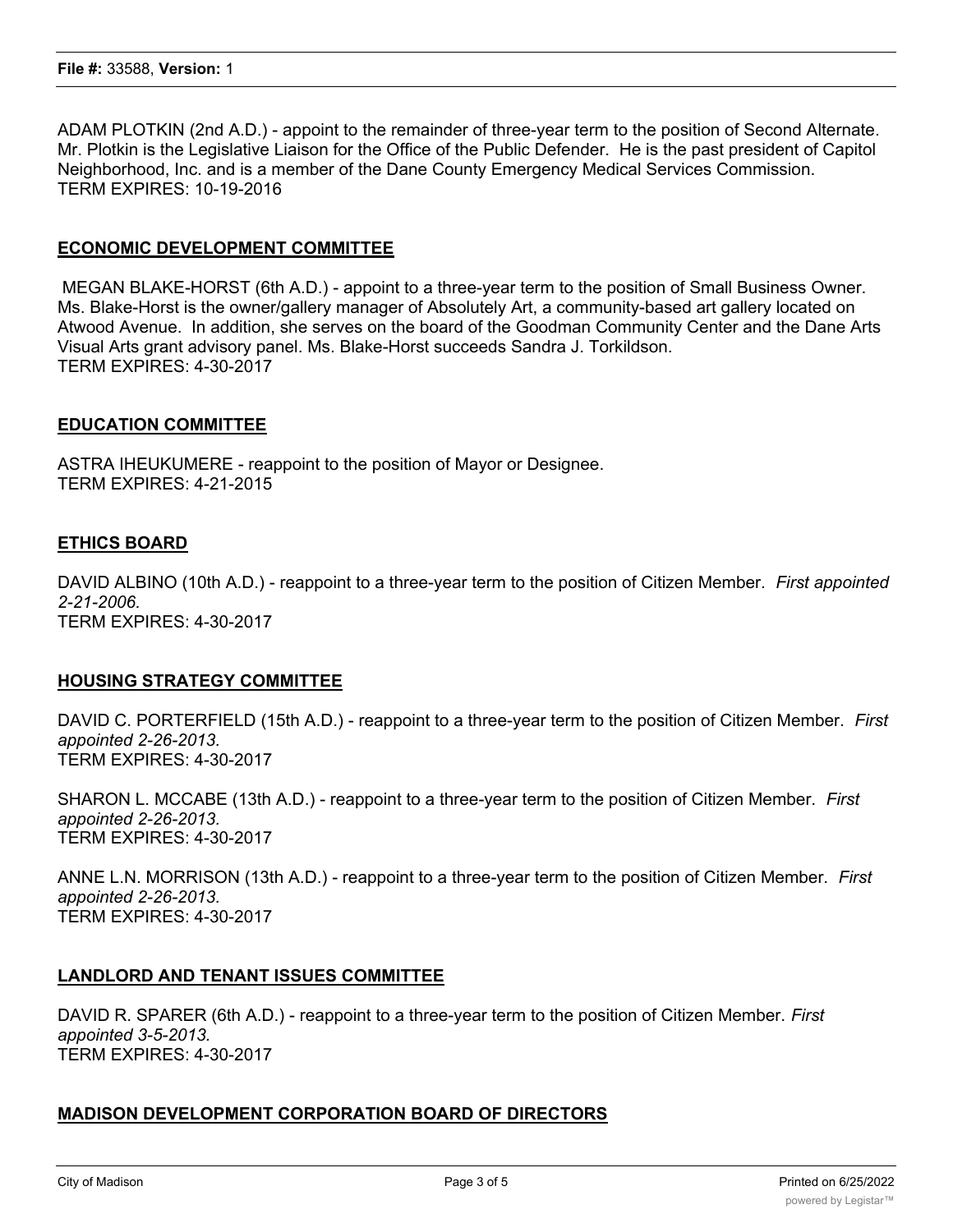#### **File #:** 33588, **Version:** 1

JATINDER CHEEMA (6th A.D.) - appoint to the remainder of a two-year term to the position of Business/Financial Representative. Ms. Cheema served for over 20 years as a senior executive officer with the United States Agency for International Development. She is the founder/owner of A Place to Be, a place for conversation and sharing progressive ideas. She serves on the boards of the Marquette Neighborhood Association and the Greater Williamson Business Area Association. Ms. Cheema succeeds Ruth Ann Schoer. TERM EXPIRES: 6-4-2015

# **OVERTURE COMMUNITY ADVISORY BOARD**

JOSE MADERA (19th A.D.) - reappoint to a three-year term to the position of City Appointee. *First appointed 12-13-2011.* TERM EXPIRES: 1-1-2017

# **PERSONNEL BOARD**

JULIE ANN GRAZIANO (10th A.D.) - reappoint to a three-year term to the position of Qualified Elector. *First appointed 11-27-2012.* TERM EXPIRES: 4-30-2017

# **PLAN COMMISSION**

MICHAEL W. REWEY (18th A.D.) - reappoint to a three-year term to the position of Adult City Resident. *First appointed 7-5-2011.* TERM EXPIRES: 4-30-2017

Currently serving on: Pedestrian/Bicycle/Motor Vehicle Commission (Plan Commission Rep) Sustainable Madison Transportation Master Plan Oversight Committee

BRADLEY A. CANTRELL (4th A.D.) - reappoint to a three-year term to the position of Adult City Resident. *First appointed 9-20-2011.* TERM EXPIRES: 4-30-2017

Currently serving on: Long Range Transportation Planning Committee (Plan Commission Member) Joint Southeast Campus Area Committee (Plan Commission Rep)

TONYA L. HAMILTON-NISBET (16th A.D.) - reappoint to a one-year term to the position of First Alternate. *First appointed 9-20-2011.* TERM EXPIRES: 4-30-2015

MAURICE SHEPPARD (15th A.D.) - reappoint to a one-year term to the position of Second Alternate. *First appointed 10-15-2013.* TERM EXPIRES: 4-30-2015

# **ZONING BOARD OF APPEALS**

JOHN W. SCHLAEFER (5th A.D.) - reappoint to a three-year term to the position of Adult City Resident. *First appointed 1-3-2012.*